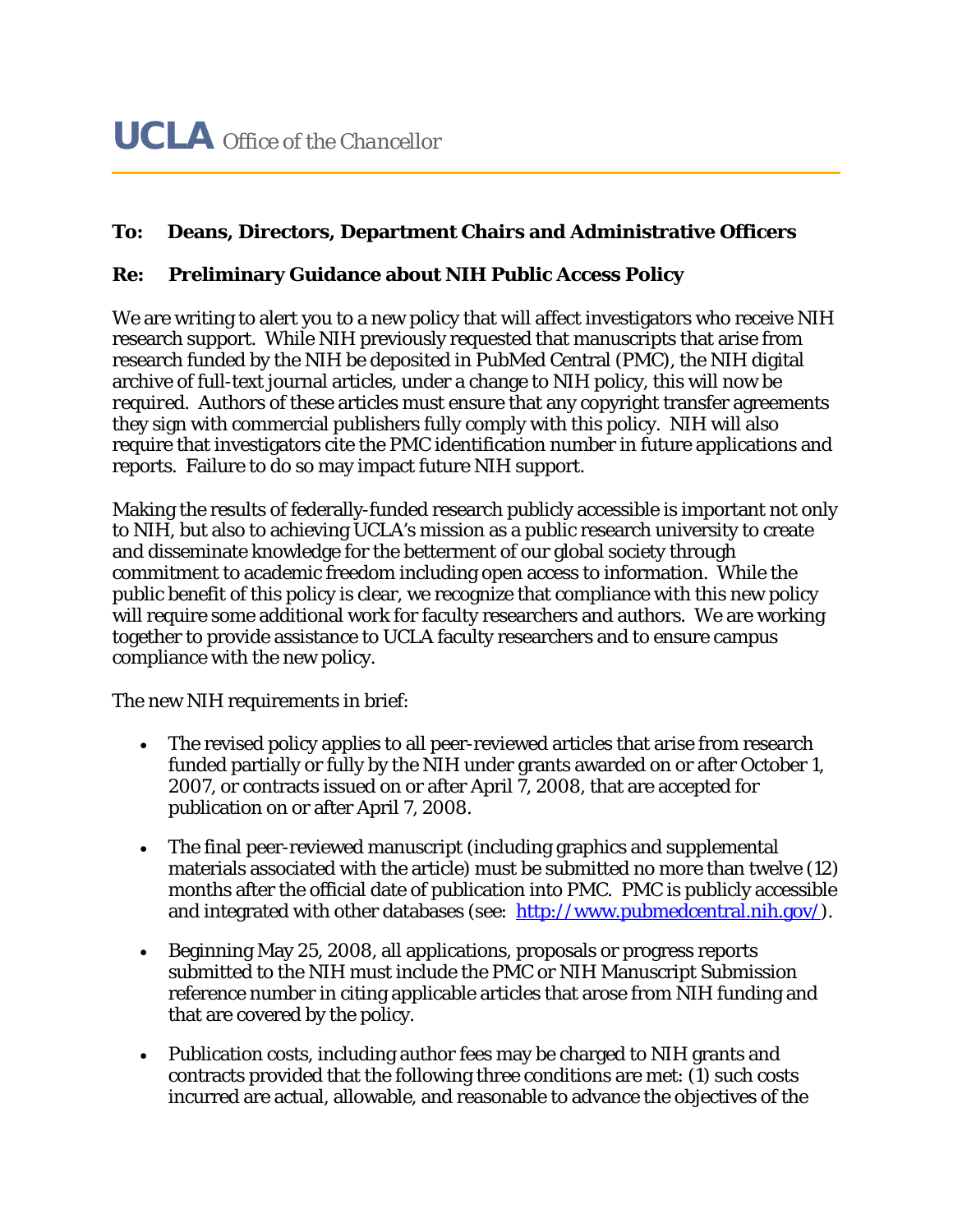award; (2) costs are charged consistently regardless of the source of support; (3) all other applicable rules on allowability of costs are met.

• Compliance with the policy is mandatory for NIH grants, cooperative agreements and R+D contracts.

As University of California policy allows faculty to individually copyright scholarly works, UCLA investigators are responsible for ensuring that they preserve the right to deposit affected articles in PMC. Under the new NIH policy, investigators must:

- Make sure that any publication or copyright agreement allows them to submit the manuscripts to NIH under this Public Access Policy;
- Ensure that the article is submitted to the NIH either by the journal, by personally submitting it or by having someone else within their organization submit it; and
- Include the PMC reference number in all NIH proposals, applications and progress reports submitted after May 25, 2008.

We are in the process of gathering resource materials for distribution to investigators about this new NIH requirement. These resources include a list of publishers who have agreed to automatically submit articles to PMC on behalf of the authors. (See: http://publicaccess.nih.gov/submit\_process\_journals.htm) For investigators who wish to submit articles to publishers that are not on this list the investigator must explain the necessity of complying with the NIH policy to the publisher. William Tucker, Executive Director of UC, Research Administration and Technology Transfer has prepared a letter that authors may attach to their manuscript submission explaining the NIH requirement. (See: http://www.ucop.edu/raohome/cgmemos/08-05a.pdf). The letter advises publishers that if accepted for publication, the article will be required by law to be posted on PMC. If this letter is not sent to the publisher at the time the article is submitted for review, it should be sent along with any publication/copyright agreement signed by a UC investigator.

UCLA is taking a multi-pronged approach to addressing compliance with this NIH policy and to support our NIH-funded researchers and authors. To that end:

- The UCLA Library has staff available to assist funded researchers and authors with modifying author agreements. Questions should be addressed to the eScholarship Coordinator at nih@library.ucla.edu.
- Additionally, the Library is developing workshops about modifying author agreements for funded researchers. Dates and other details will be announced soon.
- We will be developing a set of FAQs that will augment those that are posted on the NIH website (see: http://publicaccess.nih.gov/FAQ.htm).